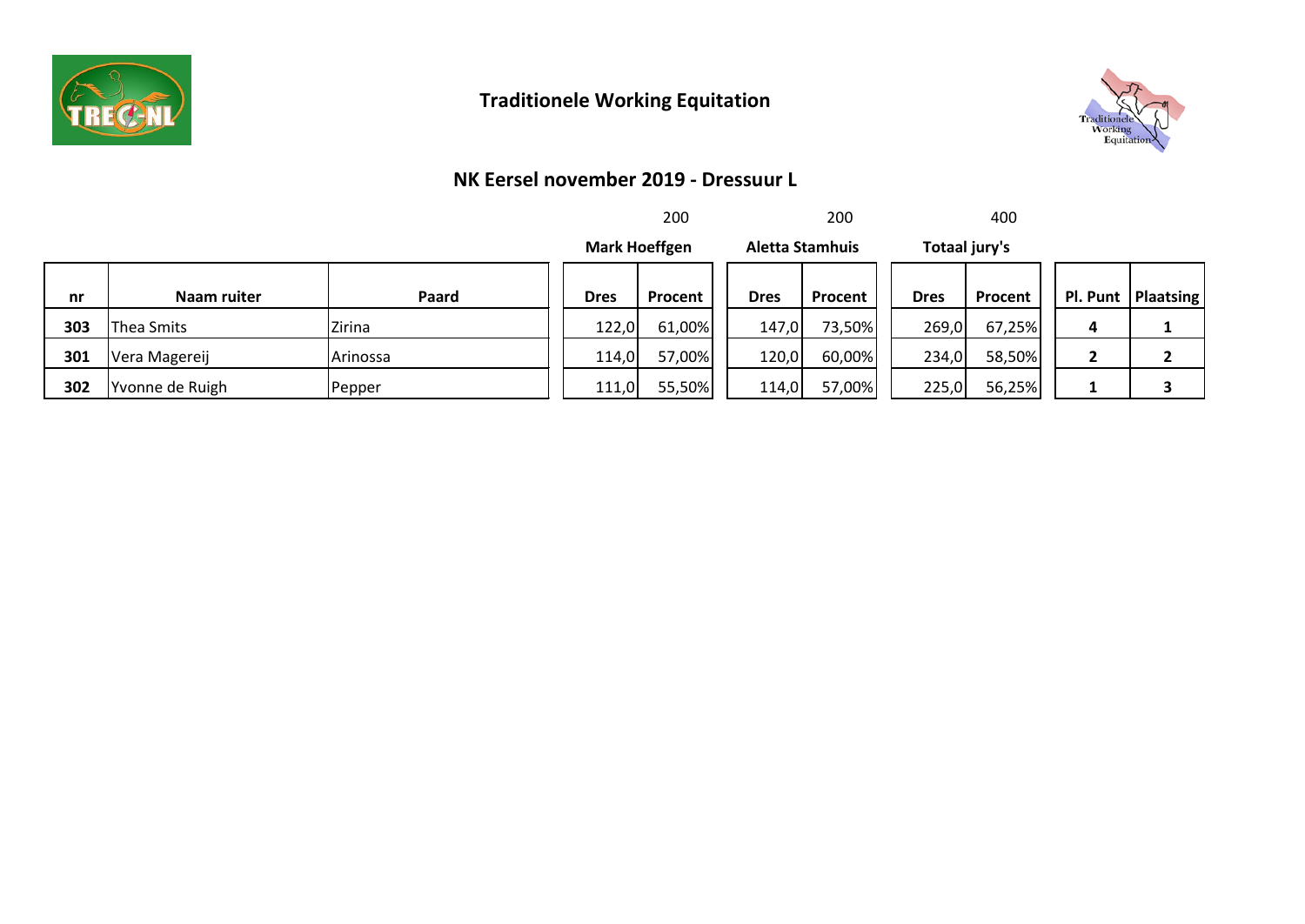

# **Traditionele Working Equitation**



## **NK Eersel november 2019 - Stijltrail L**

|     |                 |               |             | 150           |                    | 150     | 300                       |         |          |           |
|-----|-----------------|---------------|-------------|---------------|--------------------|---------|---------------------------|---------|----------|-----------|
|     |                 |               |             | <b>Jury A</b> | <b>Jury B</b>      |         | <b>Totaal Jury A en B</b> |         |          |           |
| nr  | Naam ruiter     | Paard         | Stijl trail | Procent       | <b>Stijl trail</b> | Procent | Stijl trail               | Procent | Pl. Punt | Plaatsing |
| 301 | Vera Magereij   | Arinossa      | 101,0       | 67,33%        | 96,0               | 64,00%  | 197,0                     | 65,67%  | 4        |           |
| 303 | Thea Smits      | <b>Zirina</b> | 92,0        | 61,33%        | 90,0               | 60,00%  | 182,0                     | 60,67%  |          |           |
| 302 | Yvonne de Ruigh | Pepper        | 84,0        | 56,00%        | 80,0               | 53,33%  | 164,0                     | 54,67%  |          |           |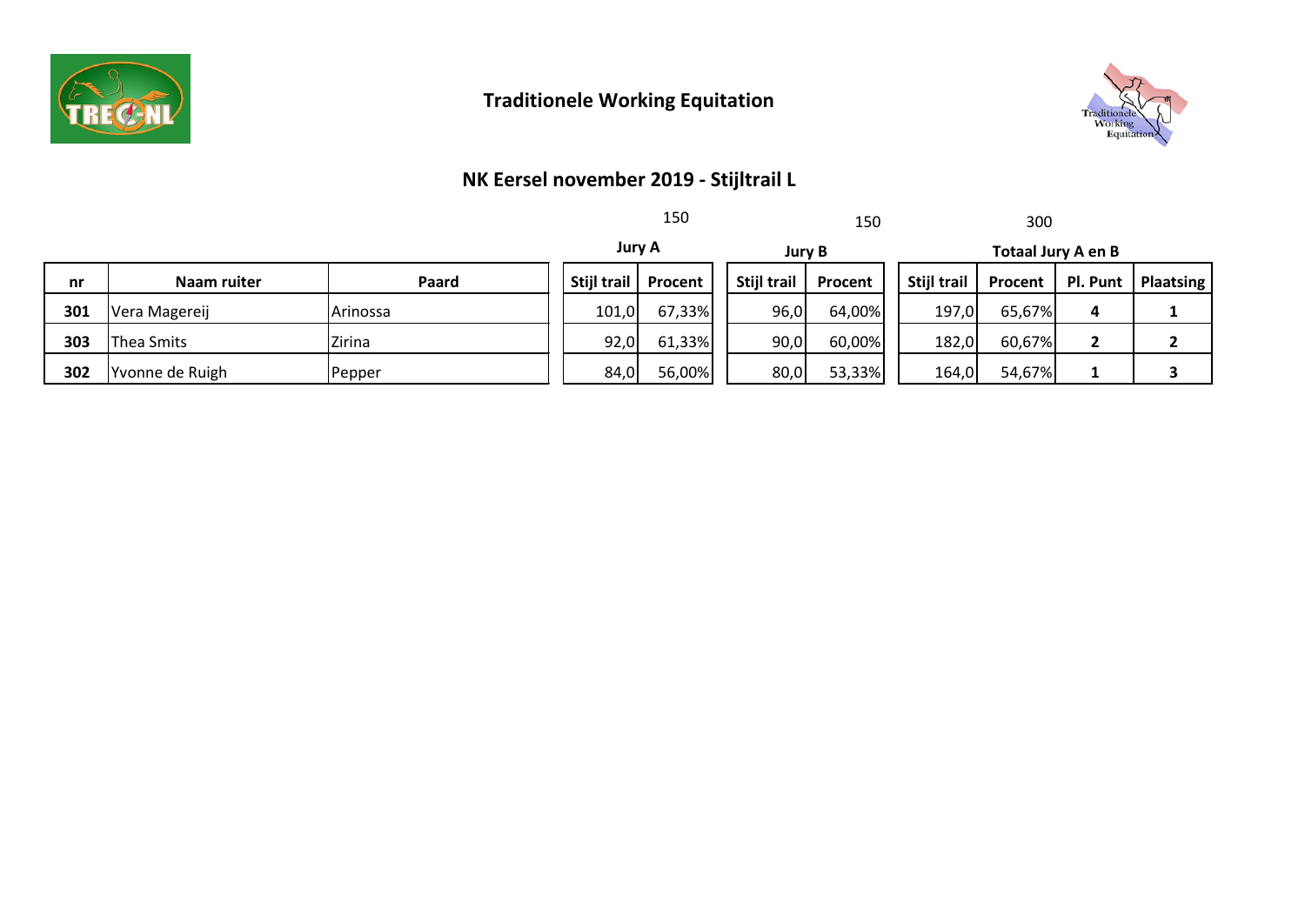

# **Traditionele Working Equitation**



## **NK Eersel november 2019 - Speedtrail L**

| nr  | Naam ruiter     | Paard    | <b>Tijd</b> |   | Pl. Punt   Plaatsing |
|-----|-----------------|----------|-------------|---|----------------------|
| 301 | Vera Magereij   | Arinossa | 03:01,04    | 4 |                      |
| 303 | Thea Smits      | Zirina   | 03:01,07    |   |                      |
| 302 | Yvonne de Ruigh | Pepper   | 03:12,92    | 1 |                      |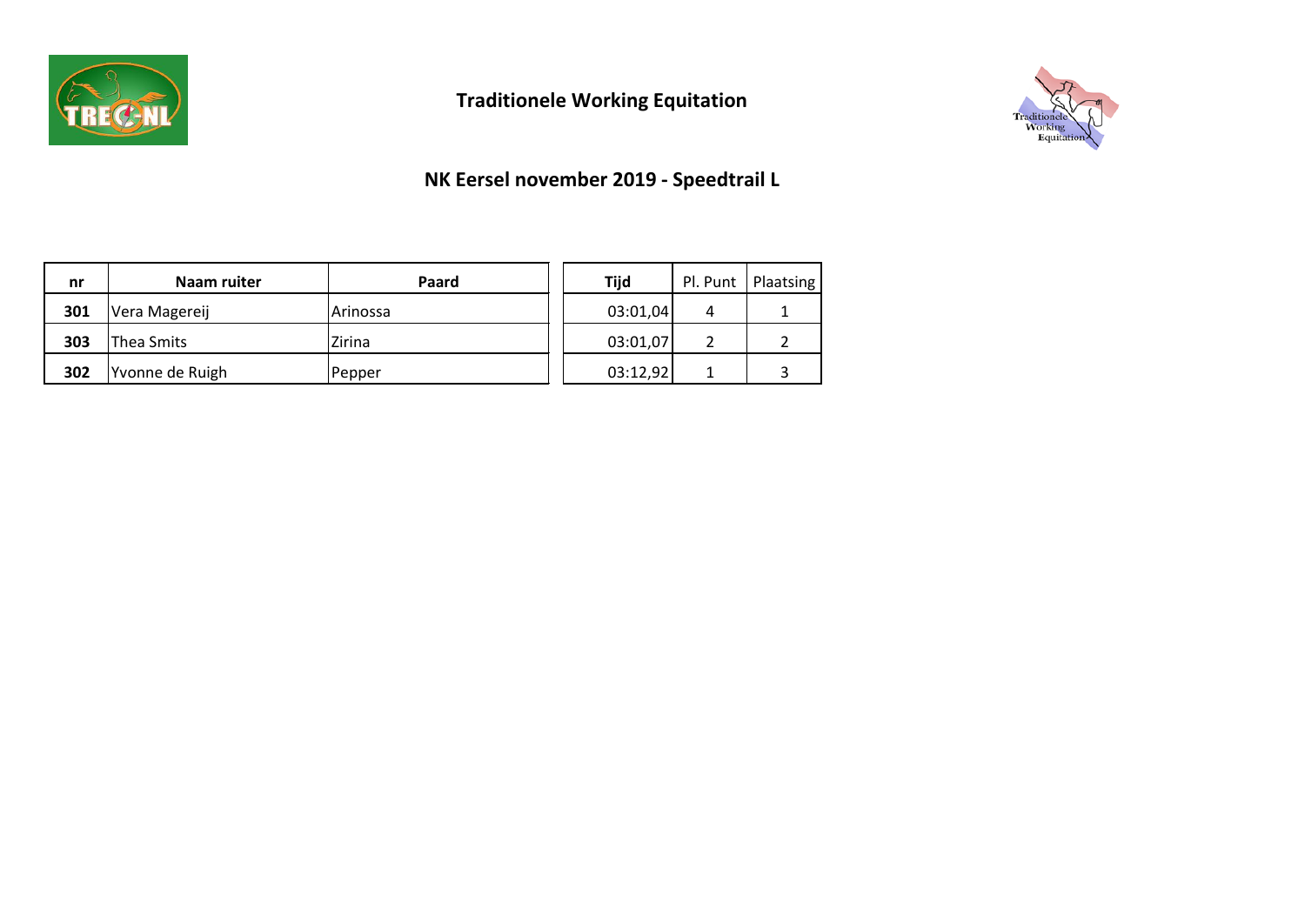



#### **NK Eersel november 2019 - Runderwerk L**

|     |                  |                   | Cow work l |          |                  | Cow work l |          |                  | <b>Cow Work</b> |                  |
|-----|------------------|-------------------|------------|----------|------------------|------------|----------|------------------|-----------------|------------------|
| nr  | Naam ruiter      | Paard             | 1e run     | Pl. Punt | <b>Plaatsing</b> | 2e run     | Pl. Punt | <b>Plaatsing</b> | /2              | <b>Plaatsing</b> |
| 301 | Vera Magereij    | <b>I</b> Arinossa | 00:47,96   |          |                  | 01:07,03   |          |                  | 3,0             |                  |
| 303 | Thea Smits       | <b>Zirina</b>     | 01:30,00   | ΩI       | ΩL               | 00:27,53   |          |                  | 2,0             |                  |
| 302 | 'Yvonne de Ruigh | Pepper            | 01:30,00   | ΩI       | 01               | 01:30,00   |          |                  | 0,0             | 0                |